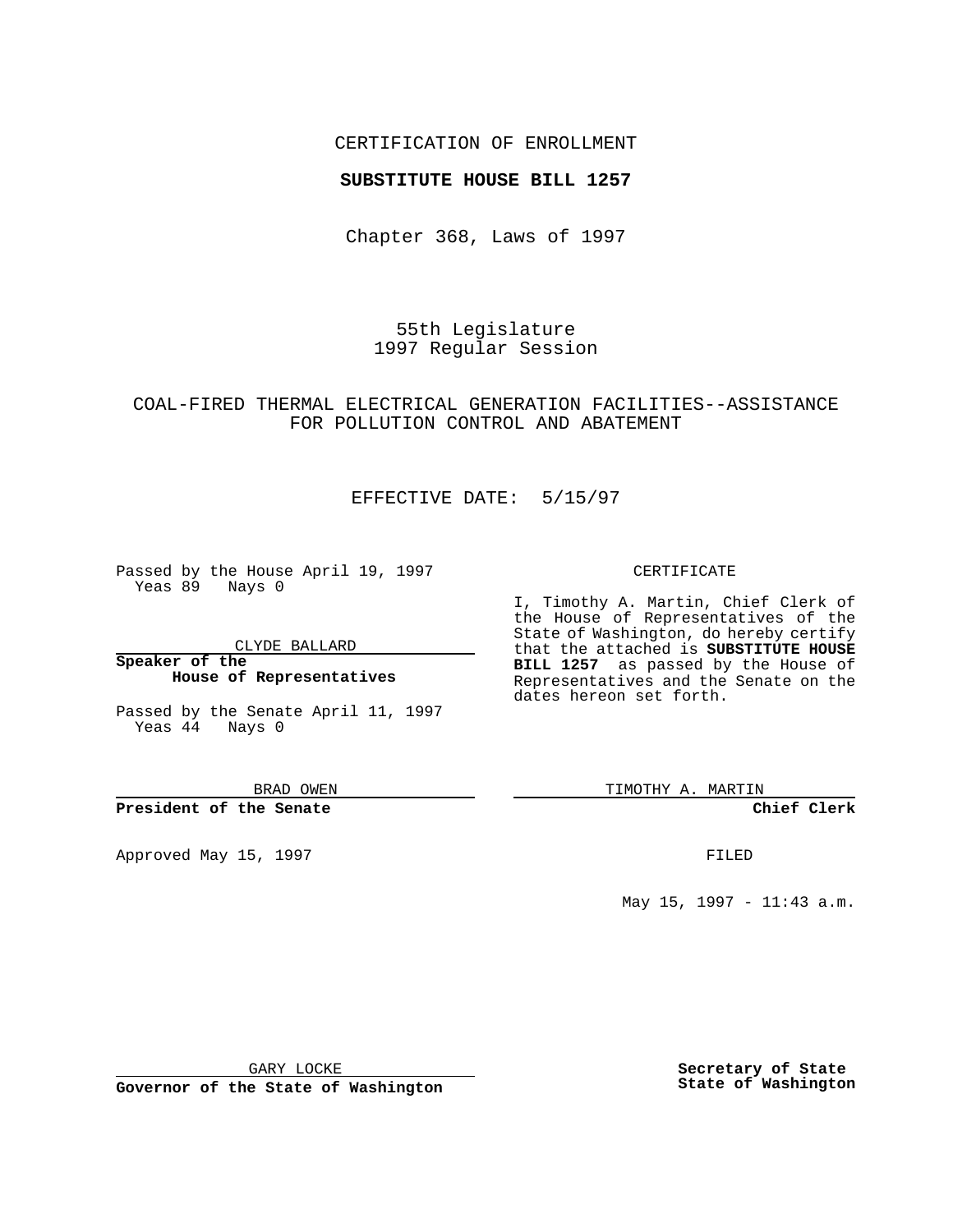# **SUBSTITUTE HOUSE BILL 1257** \_\_\_\_\_\_\_\_\_\_\_\_\_\_\_\_\_\_\_\_\_\_\_\_\_\_\_\_\_\_\_\_\_\_\_\_\_\_\_\_\_\_\_\_\_\_\_

\_\_\_\_\_\_\_\_\_\_\_\_\_\_\_\_\_\_\_\_\_\_\_\_\_\_\_\_\_\_\_\_\_\_\_\_\_\_\_\_\_\_\_\_\_\_\_

Passed Legislature - 1997 Regular Session

AS AMENDED BY THE SENATE

## **State of Washington 55th Legislature 1997 Regular Session**

**By** House Committee on Finance (originally sponsored by Representatives DeBolt, Alexander, Pennington, Sheldon, Kessler, Poulsen, McMorris, Mielke, Van Luven, Grant, Crouse, Mastin, Doumit and Hatfield)

Read first time 03/10/97.

 AN ACT Relating to the taxation of coal-fired thermal electric generating facilities placed in operation before July 1, 1975; amending RCW 43.79A.040 and 80.04.130; adding new sections to chapter 82.08 RCW; adding new sections to chapter 82.12 RCW; adding new sections to chapter 82.32 RCW; adding a new section to chapter 70.94 RCW; adding a new section to chapter 84.36 RCW; adding a new section to chapter 50.12 RCW; creating new sections; providing an expiration date; and declaring an emergency.

BE IT ENACTED BY THE LEGISLATURE OF THE STATE OF WASHINGTON:

NEW SECTION. **Sec. 1.** (1) The legislature finds that:

 (a) Thermal electric generation facilities play an important role in providing jobs for residents of the communities where such plants are located; and

 (b) Taxes paid by thermal electric generation facilities help to support schools and local and state government operations.

 (2) It is the intent of the legislature to assist thermal electric generation facilities placed in operation after December 31, 1969, and before July 1, 1975, to update their air pollution control equipment and abate pollution by extending certain tax exemptions and credits so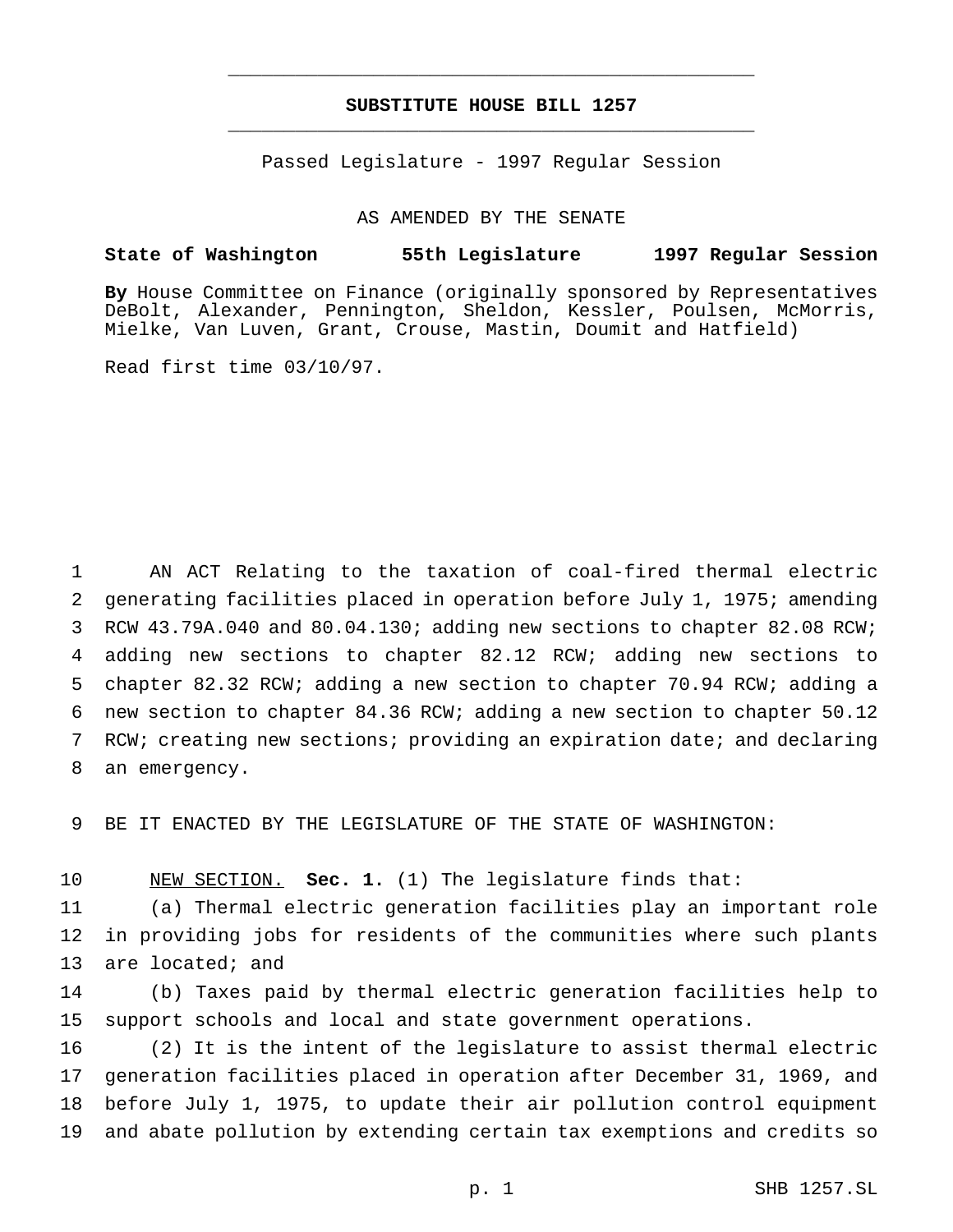that such plants may continue to play a long-term vital economic role in the communities where they are located.

 NEW SECTION. **Sec. 2.** A new section is added to chapter 82.08 RCW to read as follows:

 (1) For the purposes of this section, "air pollution control facilities" mean any treatment works, control devices and disposal systems, machinery, equipment, structures, property, property improvements, and accessories, that are installed or acquired for the primary purpose of reducing, controlling, or disposing of industrial waste that, if released to the outdoor atmosphere, could cause air pollution, or that are required to meet regulatory requirements applicable to their construction, installation, or operation.

(2) The tax levied by RCW 82.08.020 does not apply to:

 (a) Sales of tangible personal property to a light and power business, as defined in RCW 82.16.010, for construction or installation of air pollution control facilities at a thermal electric generation facility; or

 (b) Sales of, cost of, or charges made for labor and services performed in respect to the construction or installation of air pollution control facilities.

 (3) The exemption provided under this section applies only to sales, costs, or charges:

 (a) Incurred for air pollution control facilities constructed or installed after the effective date of this act and used in a thermal electric generation facility placed in operation after December 31, 1969, and before July 1, 1975;

 (b) If the air pollution control facilities are constructed or installed to meet applicable regulatory requirements established under state or federal law, including the Washington clean air act, chapter 70.94 RCW; and

 (c) For which the purchaser provides the seller with an exemption certificate, signed by the purchaser or purchaser's agent, that includes a description of items or services for which payment is made, the amount of the payment, and such additional information as the department reasonably may require.

 (4) This section does not apply to sales of tangible personal property purchased or to sales of, costs of, or charges made for labor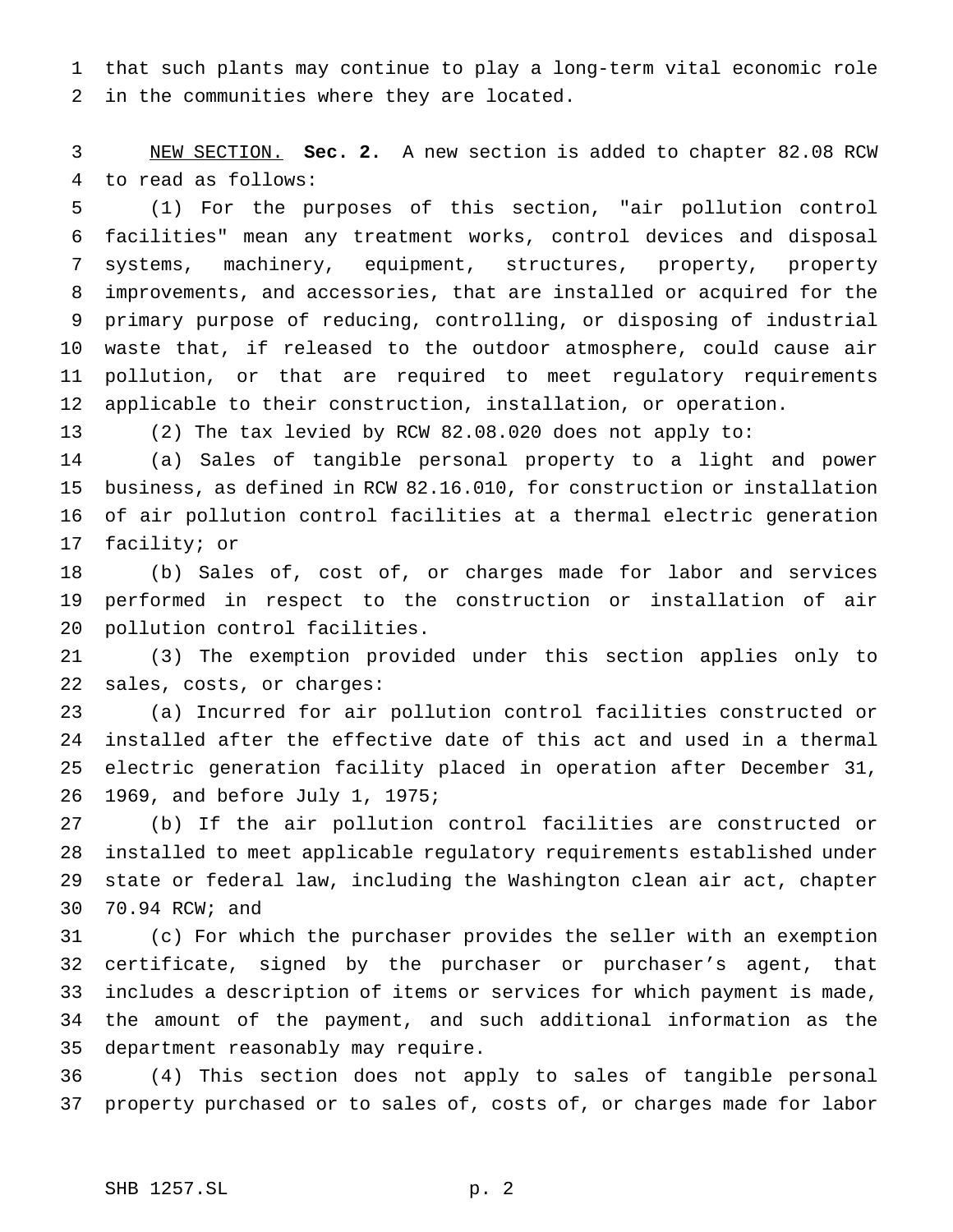and services used for maintenance or repairs of pollution control equipment.

 (5) If production of electricity at a thermal electric generation facility for any calendar year after 2002 and before 2023 falls below a twenty percent annual capacity factor for the generation facility, all or a portion of the tax previously exempted under this section in respect to construction or installation of air pollution control facilities at the generation facility shall be due as follows:

| $\mathsf 9$ |      |                   |                  | Portion of previously |
|-------------|------|-------------------|------------------|-----------------------|
| $10$        |      | Year event occurs | exempted tax due |                       |
| 11          | 2003 |                   | 100%             |                       |
| $12$        | 2004 |                   | 95%              |                       |
| 13          | 2005 |                   | 90%              |                       |
| 14          | 2006 |                   | 85%              |                       |
| 15          | 2007 |                   | 80%              |                       |
| 16          | 2008 |                   | 75%              |                       |
| 17          | 2009 |                   | 70%              |                       |
| $18\,$      | 2010 |                   | 65%              |                       |
| 19          | 2011 |                   | 60%              |                       |
| 20          | 2012 |                   | 55%              |                       |
| 21          | 2013 |                   | 50%              |                       |
| 22          | 2014 |                   | 45%              |                       |
| 23          | 2015 |                   | 40%              |                       |
| 24          | 2016 |                   | 35%              |                       |
| 25          | 2017 |                   | 30%              |                       |
| 26          | 2018 |                   | 25%              |                       |
| 27          | 2019 |                   | 20 <sup>o</sup>  |                       |
| 28          | 2020 |                   | 15%              |                       |
| 29          | 2021 |                   | 10%              |                       |
| 30          | 2022 |                   | 5%               |                       |
| 31          | 2023 |                   | 0 <sup>°</sup>   |                       |

(6) Section 12 of this act applies to this section.

 NEW SECTION. **Sec. 3.** A new section is added to chapter 82.12 RCW to read as follows:

 (1) For the purposes of this section, "air pollution control facilities" mean any treatment works, control devices and disposal systems, machinery, equipment, structures, property, property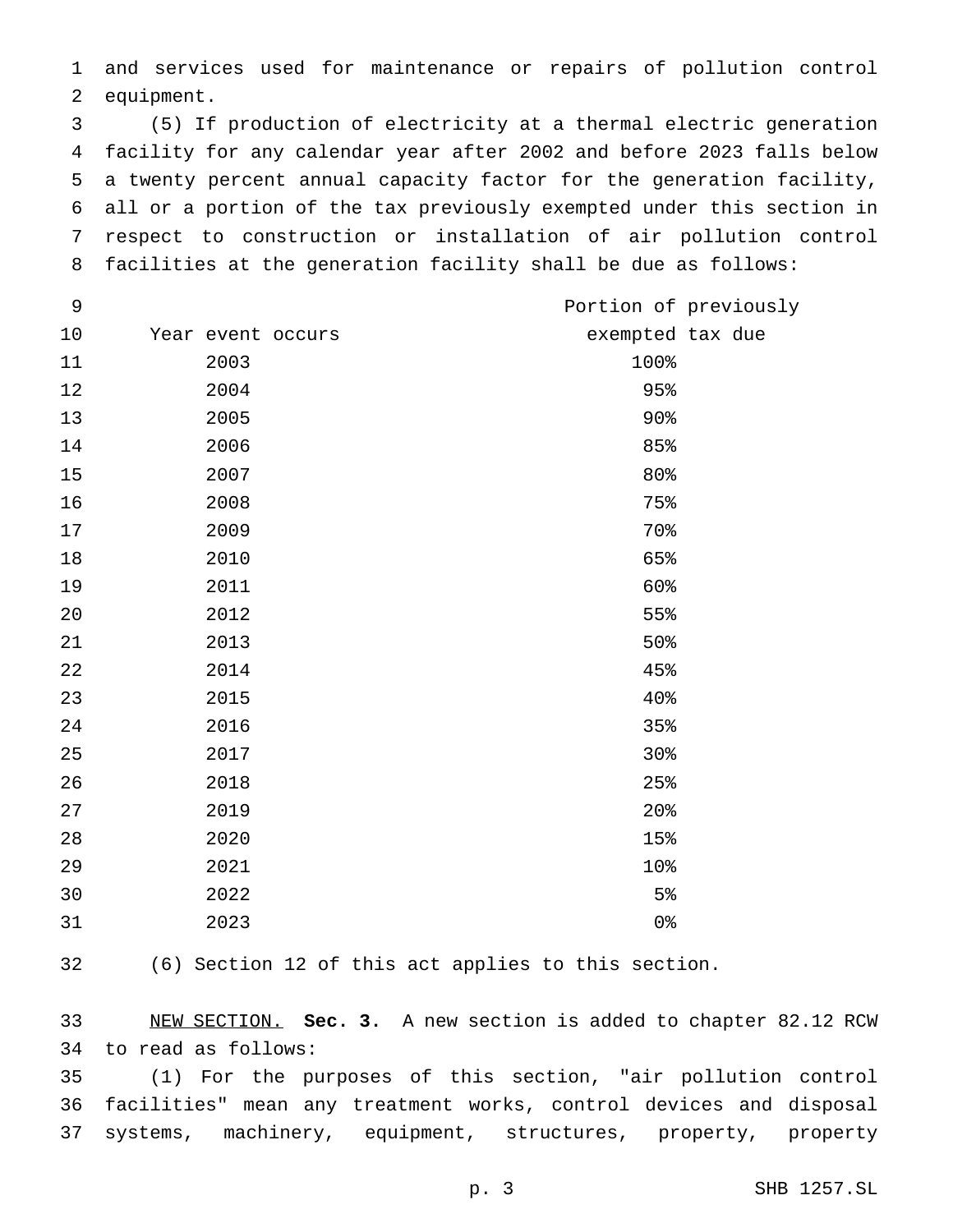improvements, and accessories, that are installed or acquired for the primary purpose of reducing, controlling, or disposing of industrial waste that, if released to the outdoor atmosphere, could cause air pollution, or that are required to meet regulatory requirements applicable to their construction, installation, or operation.

 (2) The provisions of this chapter do not apply in respect to the use of air pollution control facilities installed and used by a light and power business, as defined in RCW 82.16.010, in generating electric power.

 (3) The exemption provided under this section applies only to air pollution control facilities that are:

 (a) Constructed or installed after the effective date of this act and used in a thermal electric generation facility placed in operation after December 31, 1969, and before July 1, 1975; and

 (b) Constructed or installed to meet applicable regulatory requirements established under state or federal law, including the Washington clean air act, chapter 70.94 RCW.

 (4) This section does not apply to the use of tangible personal property for maintenance or repairs of the pollution control equipment.

 (5) If production of electricity at a thermal electric generation facility for any calendar year after 2002 and before 2023 falls below a twenty percent annual capacity factor for the generation facility, all or a portion of the tax previously exempted under this section in respect to construction or installation of air pollution control facilities at the generation facility shall be due according to the schedule provided in section 2(5) of this act.

(6) Section 12 of this act applies to this section.

 NEW SECTION. **Sec. 4.** A new section is added to chapter 82.08 RCW to read as follows:

(1) For the purposes of this section:

 (a) "Air pollution control facilities" means any treatment works, control devices and disposal systems, machinery, equipment, structure, property, property improvements, and accessories, that are installed or acquired for the primary purpose of reducing, controlling, or disposing of industrial waste that, if released to the outdoor atmosphere, could cause air pollution, or that are required to meet regulatory requirements applicable to their construction, installation, or operation; and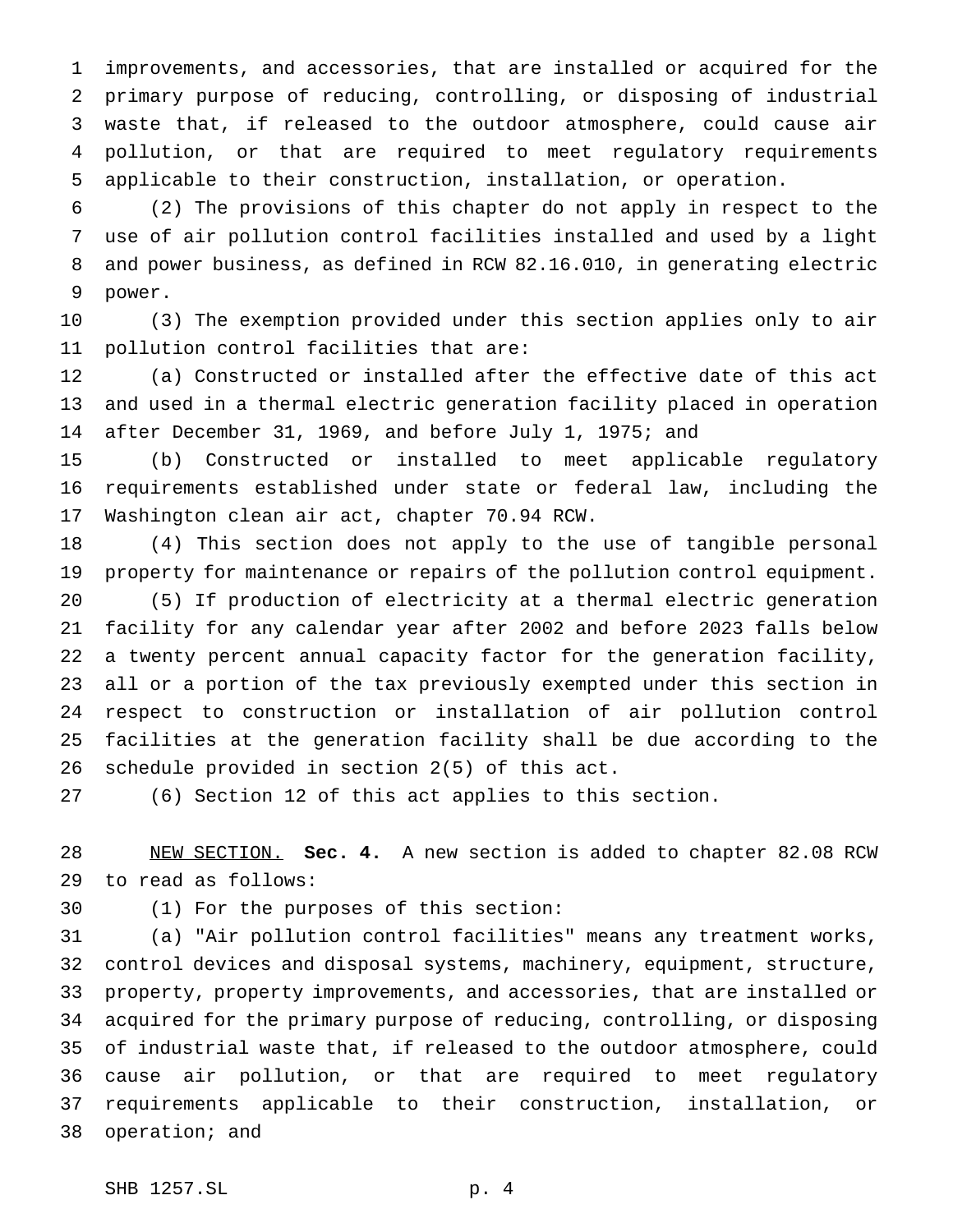(b) "Generation facility" means a coal-fired thermal electric generation facility placed in operation after December 3, 1969, and before July 1, 1975.

 (2) Beginning January 1, 1999, the tax levied by RCW 82.08.020 does not apply to sales of coal used to generate electric power at a generation facility operated by a business if the following conditions are met:

 (a) The owners must make an application to the department of revenue for a tax exemption;

 (b) The owners must make a demonstration to the department of ecology that the owners have made reasonable initial progress to install air pollution control facilities to meet applicable regulatory requirements established under state or federal law, including the Washington clean air act, chapter 70.94 RCW;

 (c) Continued progress must be made on the development of air pollution control facilities to meet the requirements of the permit; and

 (d) The generation facility must emit no more than ten thousand tons of sulfur dioxide during a previous consecutive twelve-month period.

 (3) During a consecutive twelve-month period, if the generation facility is found to be in violation of excessive sulfur dioxide emissions from a regional air pollution control authority or the department of ecology, the department of ecology shall notify the department of revenue and the owners of the generation facility shall lose their tax exemption under this section. The owners of a generation facility may reapply for the tax exemption when they have once again met the conditions of subsection (2)(d) of this section. (4) Section 12 of this act applies to this section.

 NEW SECTION. **Sec. 5.** A new section is added to chapter 82.08 RCW to read as follows:

 Any business that has received a tax exemption under section 4 of this act forfeits the exemption if, except for reasons or factors beyond the control of the owners or operator of the thermal electric generation facility, less than seventy percent of the coal consumed at the thermal electric generation facility during the previous calendar year was produced by a mine located in the same county as the facility or in a county contiguous to the county. The department of revenue may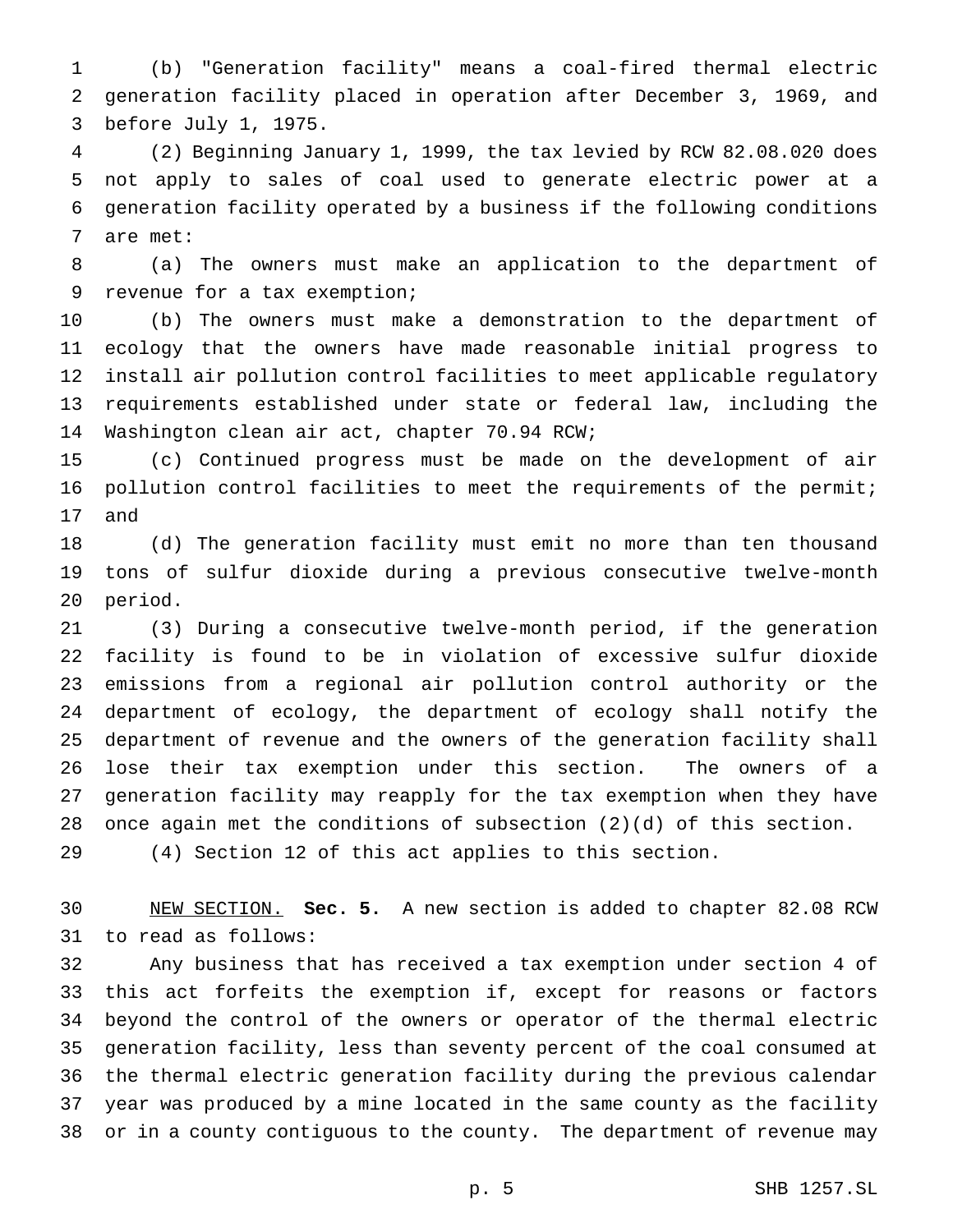reinstate the exemption under section 4 of this act when the owners provide documentation that the seventy-percent requirement has been met during a subsequent calendar year. The definitions in section 4 of this act apply to this section.

 NEW SECTION. **Sec. 6.** A new section is added to chapter 82.12 RCW to read as follows:

(1) For the purposes of this section:

 (a) "Air pollution control facilities" means any treatment works, control devices and disposal systems, machinery, equipment, structure, property, property improvements, and accessories, that are installed or acquired for the primary purpose of reducing, controlling, or disposing of industrial waste that, if released to the outdoor atmosphere, could cause air pollution, or that are required to meet regulatory requirements applicable to their construction, installation, or operation; and

 (b) "Generation facility" means a coal-fired thermal electric generation facility placed in operation after December 3, 1969, and before July 1, 1975.

 (2) Beginning January 1, 1999, the provisions of this chapter do not apply in respect to the use of coal to generate electric power at a generation facility operated by a business if the following conditions are met:

 (a) The owners must make an application to the department of revenue for a tax exemption;

 (b) The owners must make a demonstration to the department of ecology that the owners have made reasonable initial progress to install air pollution control facilities to meet applicable regulatory requirements established under state or federal law, including the Washington clean air act, chapter 70.94 RCW;

 (c) Continued progress must be made on the development of air pollution control facilities to meet the requirements of the permit; and

 (d) The generation facility must emit no more than ten thousand tons of sulfur dioxide during a previous consecutive twelve-month period.

 (3) During a consecutive twelve-month period, if the generation facility is found to be in violation of excessive sulfur dioxide emissions from a regional air pollution control authority or the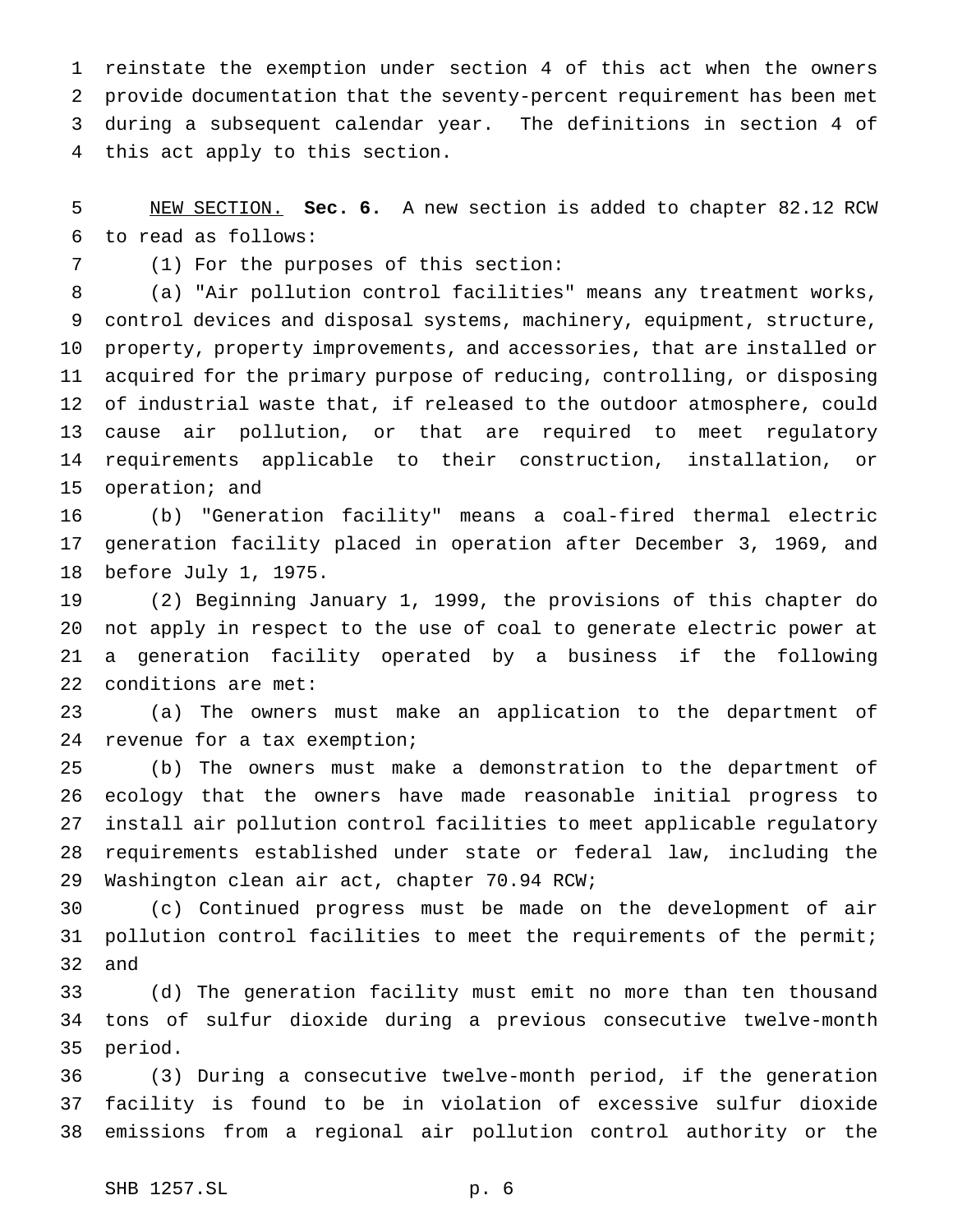department of ecology, the department of ecology shall notify the department of revenue and the owners of the generation facility shall lose their tax exemption under this section. The owners of a generation facility may reapply for the tax exemption when they have once again met the conditions of subsection (2)(d) of this section. (4) Section 12 of this act applies to this section.

 NEW SECTION. **Sec. 7.** A new section is added to chapter 82.12 RCW to read as follows:

 Any business that has received a tax exemption under section 6 of this act forfeits the exemption if, except for reasons or factors beyond the control of the owners or operator of the thermal electric generation facility, less than seventy percent of the coal consumed at the thermal electric generation facility during the previous calendar year was produced by a mine located in the same county as the facility or in a county contiguous to the county. The department of revenue may reinstate the exemption under section 6 of this act when the owners provide documentation that the seventy-percent requirement has been met during a subsequent calendar year. The definitions in section 6 of this act apply to this section.

 **Sec. 8.** RCW 43.79A.040 and 1996 c 253 s 409 are each amended to read as follows:

 (1) Money in the treasurer's trust fund may be deposited, invested and reinvested by the state treasurer in accordance with RCW 43.84.080 in the same manner and to the same extent as if the money were in the state treasury.

 (2) All income received from investment of the treasurer's trust fund shall be set aside in an account in the treasury trust fund to be known as the investment income account.

 (3) The investment income account may be utilized for the payment of purchased banking services on behalf of treasurer's trust funds including, but not limited to, depository, safekeeping, and disbursement functions for the state treasurer or affected state agencies. The investment income account is subject in all respects to chapter 43.88 RCW, but no appropriation is required for payments to financial institutions. Payments shall occur prior to distribution of earnings set forth in subsection (4) of this section.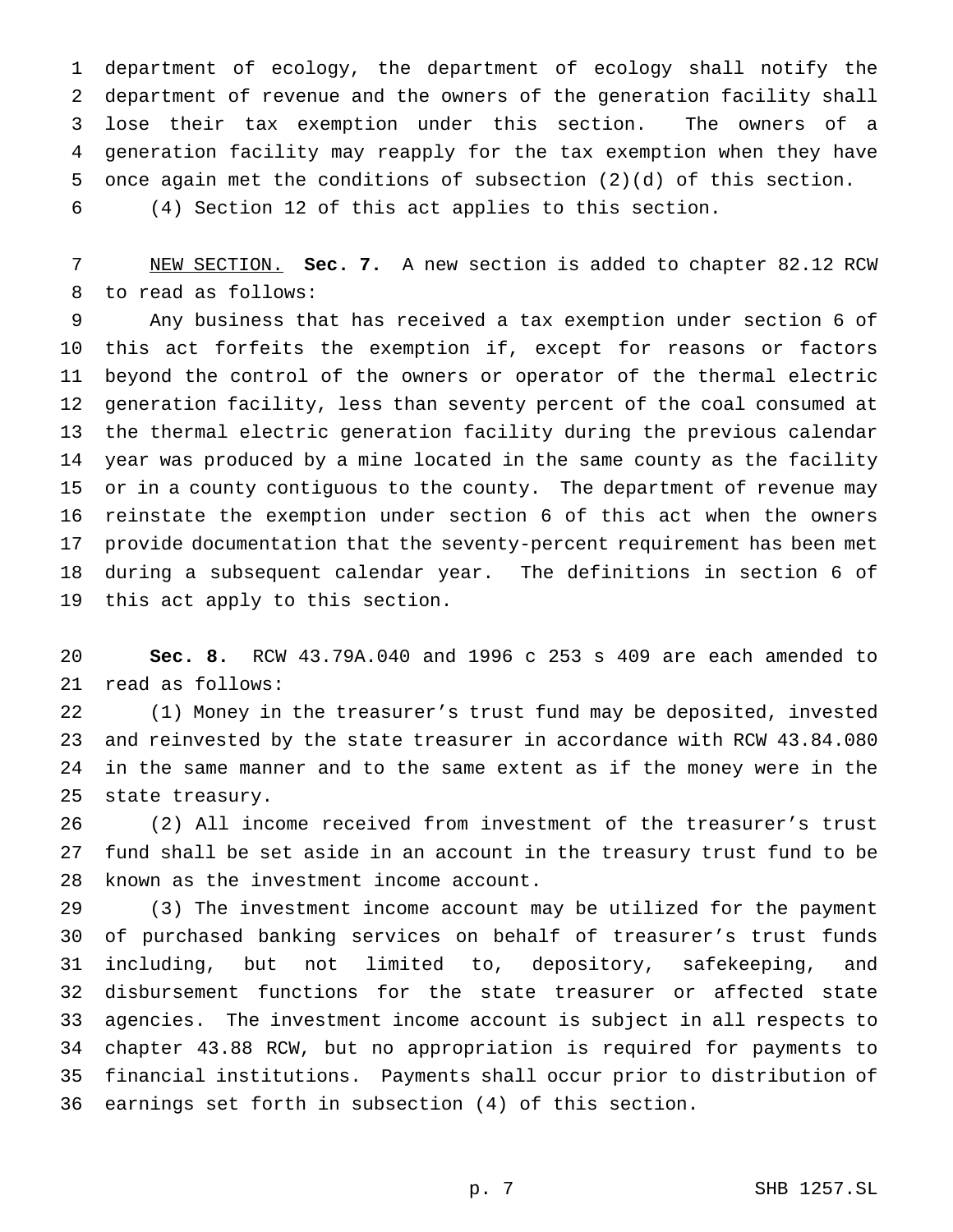(4)(a) Monthly, the state treasurer shall distribute the earnings credited to the investment income account to the state general fund except under (b) and (c) of this subsection.

 (b) The following accounts and funds shall receive their proportionate share of earnings based upon each account's or fund's average daily balance for the period: The agricultural local fund, the American Indian scholarship endowment fund, the Washington international exchange scholarship endowment fund, the energy account, the fair fund, the game farm alternative account, the grain inspection 10 revolving fund, the rural rehabilitation account, ((and)) the self-11 insurance revolving fund, and the sulfur dioxide abatement account. However, the earnings to be distributed shall first be reduced by the allocation to the state treasurer's service fund pursuant to RCW 43.08.190.

 (c) The following accounts and funds shall receive eighty percent of their proportionate share of earnings based upon each account's or fund's average daily balance for the period: The advanced right of way revolving fund, the federal narcotics asset forfeitures account, the high occupancy vehicle account, and the local rail service assistance account.

 (5) In conformance with Article II, section 37 of the state Constitution, no trust accounts or funds shall be allocated earnings without the specific affirmative directive of this section.

 NEW SECTION. **Sec. 9.** A new section is added to chapter 82.32 RCW to read as follows:

 An amount equal to all sales and use taxes paid under chapters 82.08, 82.12, and 82.14 RCW, that were obtained from the sales of coal to, or use of coal by, a business for use at a generation facility, and that meet the requirements of section 10 of this act, shall be deposited in the sulfur dioxide abatement account under section 10 of this act.

 NEW SECTION. **Sec. 10.** A new section is added to chapter 70.94 RCW to read as follows:

 (1) The sulfur dioxide abatement account is created. All receipts from subsection (2) of this section must be deposited in the account. Expenditures in the account may be used only for the purposes of subsection (3) of this section. Only the director of revenue or the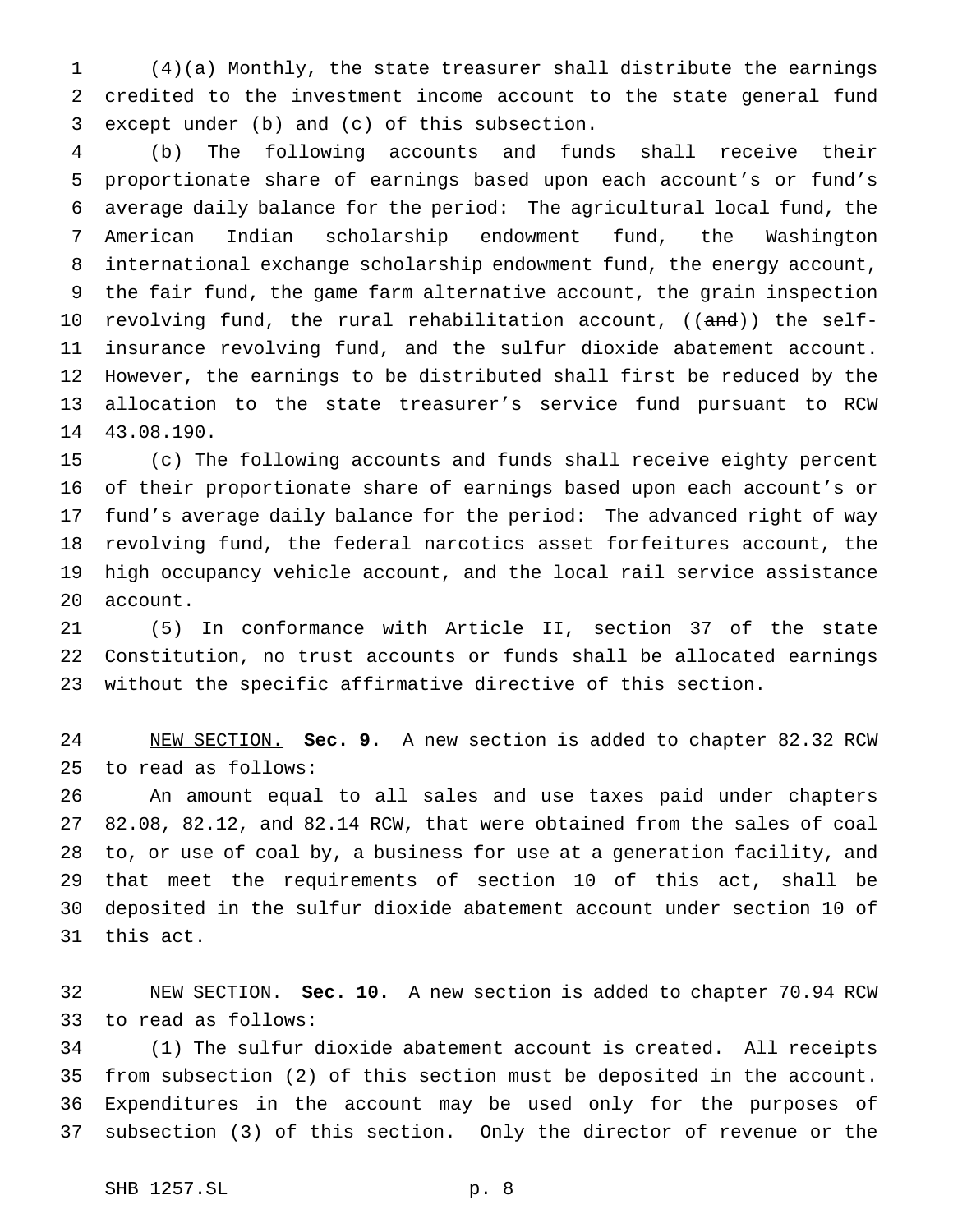director's designee may authorize expenditures from the account. The account is subject to allotment procedures under chapter 43.88 RCW, but an appropriation is not required for expenditures.

 (2) Upon application by the owners of a generation facility, the department of ecology shall make a determination of whether the owners are making initial progress in the construction of air pollution control facilities. Evidence of initial progress may include, but is not limited to, engineering work, agreements to proceed with construction, contracts to purchase, or contracts for construction of air pollution control facilities. However, if the owners' progress is impeded due to actions caused by regulatory delays or by defensive litigation, certification of initial progress may not be withheld.

 Upon certification of initial progress by the department of ecology and after January 1, 1999, an amount equal to all sales and use taxes paid under chapters 82.08, 82.12, and 82.14 RCW, that were obtained from the sales of coal to, or use of coal by, a business for use at a generation facility shall be deposited in the account under section 9 of this act.

 By June 1st of each year during construction of the air pollution control facilities and during the verification period required in sections 4(2)(d) and 6(2)(d) of this act, the department of ecology shall make an assessment regarding the continued progress of the pollution control facilities. Evidence of continued progress may include, but is not limited to, acquisition of construction material, visible progress on construction, or other actions that have occurred that would verify progress under general construction time tables. The treasurer shall continue to deposit an amount equal to the tax revenues to the sulfur dioxide abatement account unless the department of ecology fails to certify that reasonable progress has been made during the previous year. The operator of a generation facility shall file documentation accompanying its combined monthly excise tax return that identifies all sales and use tax payments made by the owners for coal used at the generation facility during the reporting period.

 (3) When a generation facility emits no more than ten thousand tons of sulfur dioxide during a consecutive twelve-month period, the department of ecology shall certify this to the department of revenue and the state treasurer by the end of the following month. Within thirty days of receipt of certification under this subsection, the department of revenue shall approve the tax exemption application and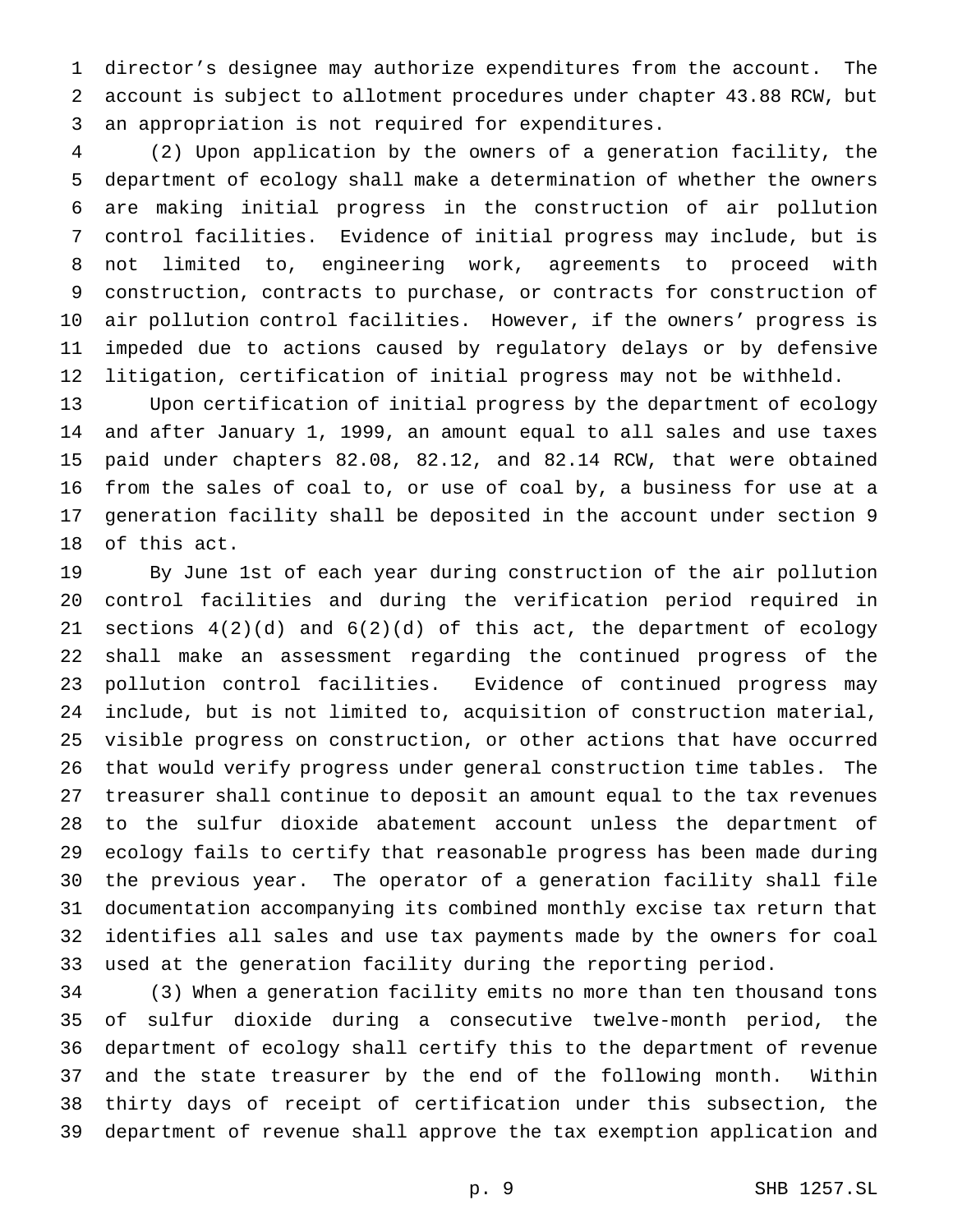the director or the director's designee shall authorize the release of any moneys in the sulfur dioxide abatement account to the operator of the generation facility. The operator shall disburse the payment among the owners of record according to the terms of their contractual agreement.

 (4)(a) If the department of revenue has not approved a tax exemption under sections 4 and 6 of this act by March 1, 2005, any moneys in the sulfur dioxide abatement account shall be transferred to the general fund and the appropriate local governments in accordance with chapter 82.14 RCW, and the sulfur dioxide abatement account shall cease to exist after March 1, 2005.

 (b) The dates in (a) of this subsection must be extended if the owners of a generation facility have experienced difficulties in complying with this section, or sections 4 through 7 and 9 of this act, due to actions caused by regulatory delays or by defensive litigation. (5) For the purposes of this section:

 (a) "Air pollution control facilities" means any treatment works, control devices and disposal systems, machinery, equipment, structure, property, property improvements and accessories, that are installed or acquired for the primary purpose of reducing, controlling, or disposing of industrial waste that, if released to the outdoor atmosphere, could cause air pollution, or that are required to meet regulatory requirements applicable to their construction, installation, or operation; and

 (b) "Generation facility" means a coal-fired thermal electric generation facility placed in operation after December 3, 1969, and before July 1, 1975.

 NEW SECTION. **Sec. 11.** A new section is added to chapter 84.36 RCW to read as follows:

 (1) Air pollution control equipment constructed or installed after the effective date of this act, by businesses engaged in the generation of electric energy at thermal electric generation facilities first placed in operation after December 31, 1969, and before July 1, 1975, shall be exempt from property taxation. The owners shall maintain the records in such a manner that the annual beginning and ending asset balance of the pollution control facilities and depreciation method can be identified.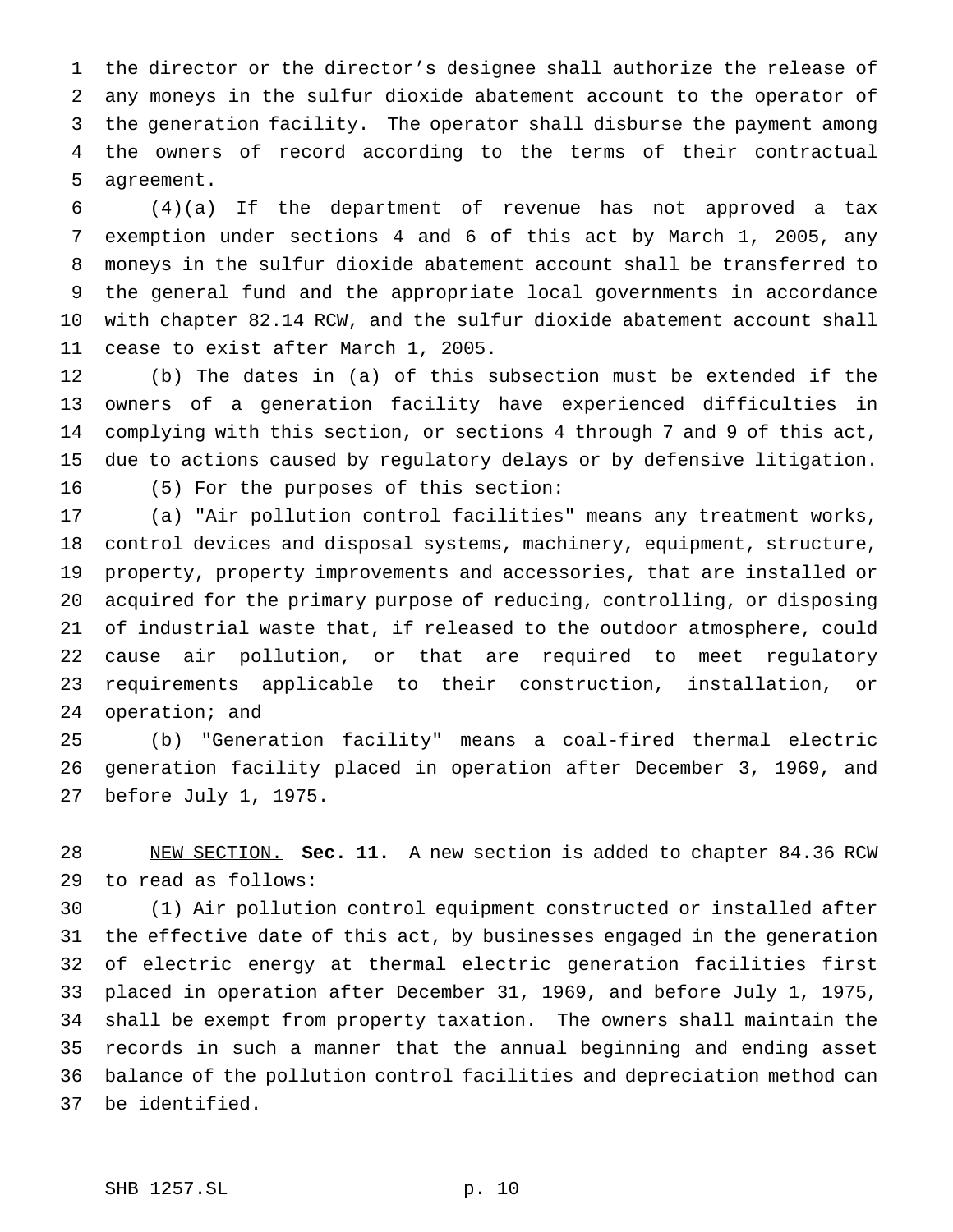(2) For the purposes of this section, "air pollution control equipment" means any treatment works, control devices and disposal systems, machinery, equipment, structures, property, property improvements, and accessories, that are installed or acquired for the primary purpose of reducing, controlling, or disposing of industrial waste that, if released to the outdoor atmosphere, could cause air pollution, or that are required to meet regulatory requirements applicable to their construction, installation, or operation.

(3) Section 12 of this act applies to this section.

 NEW SECTION. **Sec. 12.** A new section is added to chapter 82.32 RCW to read as follows:

 If a business is allowed an exemption under section 2, 3, 4, 6, or 11 of this act, and the business ceases operation of the facility for which the exemption is allowed, the business shall deposit into the displaced workers account established in section 13 of this act an amount equal to the fair market value of one-quarter of the total sulfur dioxide allowances authorized by federal law available to the facility at the time of cessation of operation of the generation facility as if the allowances were sold for a period of ten years following the time of cessation of operation of the generation facility. This section expires December 31, 2015.

 NEW SECTION. **Sec. 13.** A new section is added to chapter 50.12 RCW to read as follows:

 The displaced workers account is established. All moneys from section 12 of this act must be deposited into the account. Moneys in the account may be spent only after appropriation. Expenditures from the account may be used only to provide for compensation and retraining of displaced workers of the thermal electric generation facility and of the coal mine that supplied coal to the facility. The benefits from the account are in addition to all other compensation and retraining benefits to which the displaced workers are entitled under existing state law. The employment security department shall administer the distribution of moneys from the account.

 **Sec. 14.** RCW 80.04.130 and 1993 c 311 s 1 are each amended to read as follows: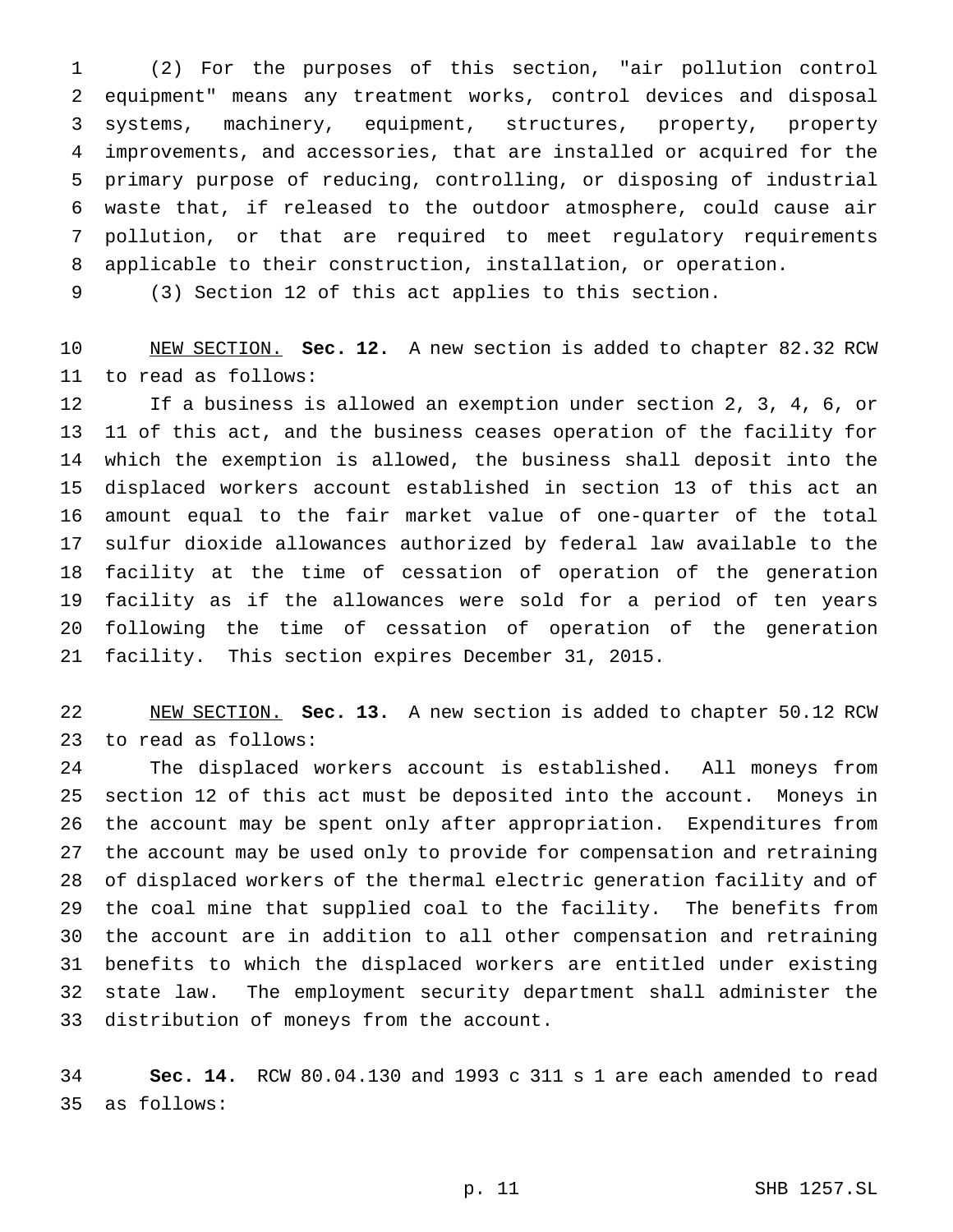(1) Whenever any public service company shall file with the commission any schedule, classification, rule or regulation, the effect of which is to change any rate, charge, rental or toll theretofore charged, the commission shall have power, either upon its own motion or upon complaint, upon notice, to enter upon a hearing concerning such proposed change and the reasonableness and justness thereof, and pending such hearing and the decision thereon the commission may suspend the operation of such rate, charge, rental or toll for a period not exceeding ten months from the time the same would otherwise go into effect, and after a full hearing the commission may make such order in reference thereto as would be provided in a hearing initiated after the same had become effective. The commission shall not suspend a tariff that makes a decrease in a rate, charge, rental, or toll filed by a telecommunications company pending investigation of the fairness, justness, and reasonableness of the decrease when the filing does not contain any offsetting increase to another rate, charge, rental, or toll and the filing company agrees to not file for an increase to any rate, charge, rental, or toll to recover the revenue deficit that results from the decrease for a period of one year. The filing company shall file with any decrease sufficient information as the commission by rule may require to demonstrate the decreased rate, charge, rental, or toll is above the long run incremental cost of the service. A tariff decrease that results in a rate that is below long run incremental cost, or is contrary to commission rule or order, or the requirements of this chapter, shall be rejected for filing and returned to the company. The commission may prescribe a different rate to be effective on the prospective date stated in its final order after its investigation, if it concludes based on the record that the originally filed and effective rate is unjust, unfair, or unreasonable.

 For the purposes of this section, tariffs for the following telecommunications services, that temporarily waive or reduce charges for existing or new subscribers for a period not to exceed sixty days in order to promote the use of the services shall be considered tariffs that decrease rates, charges, rentals, or tolls:

- (a) Custom calling service;
- (b) Second access lines; or
- (c) Other services the commission specifies by rule.

 The commission may suspend any promotional tariff other than those listed in (a) through (c) of this subsection.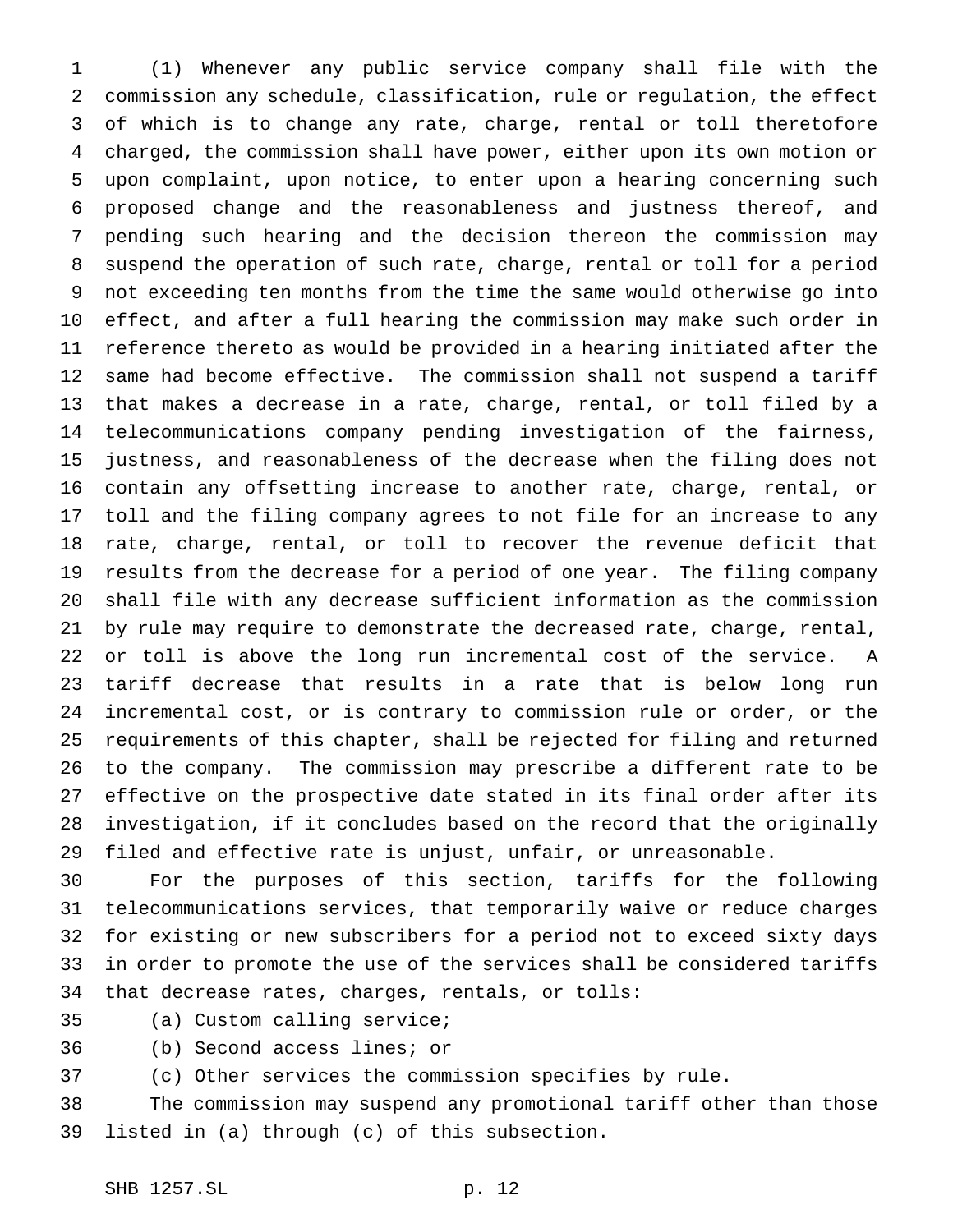The commission may suspend the initial tariff filing of any water company removed from and later subject to commission jurisdiction because of the number of customers or the average annual gross revenue per customer provisions of RCW 80.04.010. The commission may allow temporary rates during the suspension period. These rates shall not exceed the rates charged when the company was last regulated. Upon a showing of good cause by the company, the commission may establish a different level of temporary rates.

 (2) At any hearing involving any change in any schedule, classification, rule or regulation the effect of which is to increase any rate, charge, rental or toll theretofore charged, the burden of proof to show that such increase is just and reasonable shall be upon the public service company.

 (3) The implementation of mandatory local measured telecommunications service is a major policy change in available telecommunications service. The commission shall not accept for filing or approve, prior to June 1, 1998, a tariff filed by a telecommunications company which imposes mandatory local measured service on any customer or class of customers, except that, upon finding that it is in the public interest, the commission may accept for filing and approve a tariff that imposes mandatory measured service for a telecommunications company's extended area service or foreign exchange service. This subsection does not apply to land, air, or marine mobile service, or to pay telephone service, or to any service which has been traditionally offered on a measured service basis.

 (4) The implementation of Washington telephone assistance program service is a major policy change in available telecommunications service. The implementation of Washington telephone assistance program service will aid in achieving the stated goal of universal telephone service.

 (5) If a utility claims a sales or use tax exemption on the pollution control equipment for an electrical generation facility and 33 abandons the generation facility before the pollution control equipment 34 is fully depreciated, any tariff filing for a rate increase to recover abandonment costs for the pollution control equipment shall be considered unjust and unreasonable for the purposes of this section.

 NEW SECTION. **Sec. 15.** The department of revenue and the department of ecology may adopt rules to implement this act.